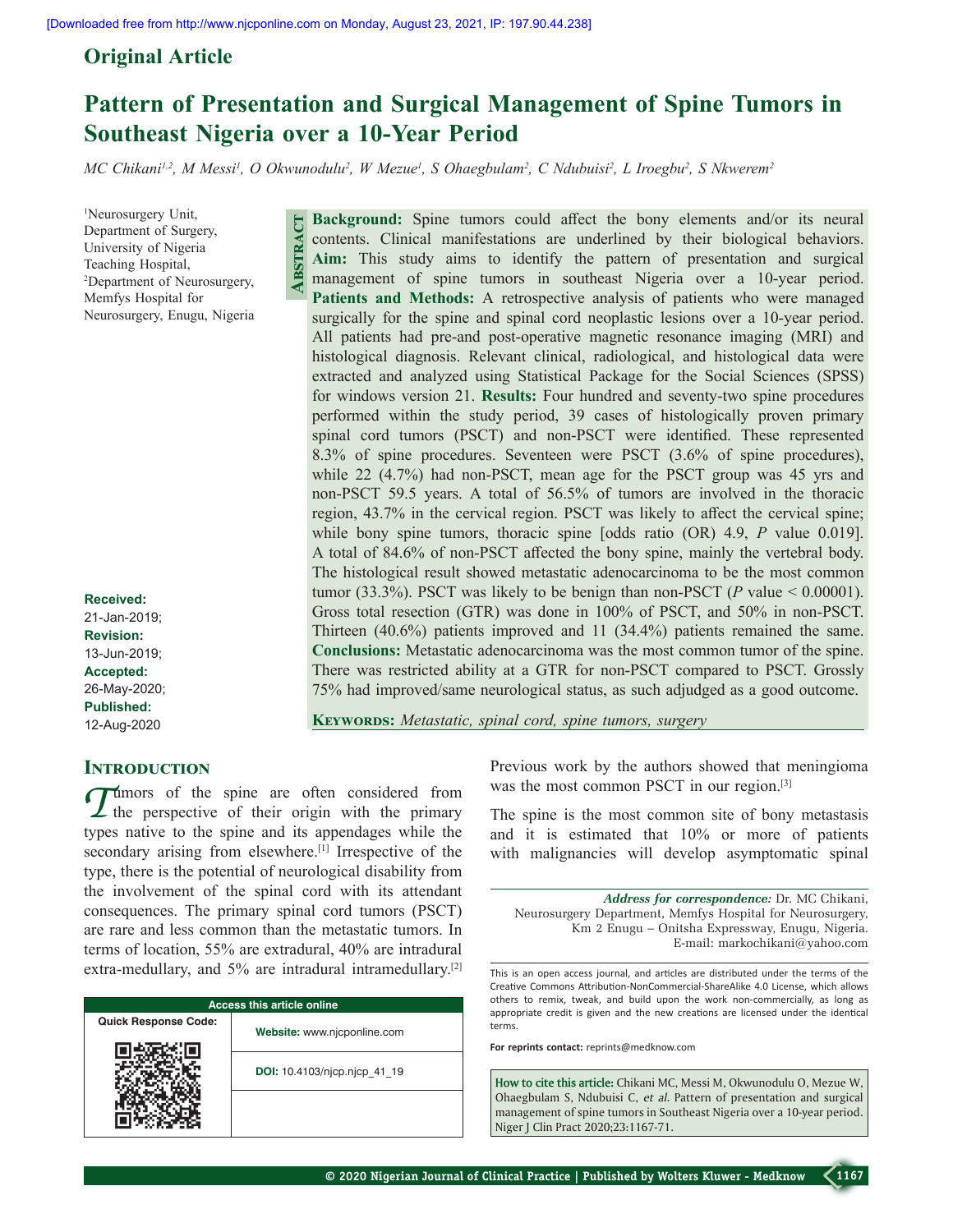metastasis.[4] Metastatic extradural lesions are most frequently present in the thoracic spine (60%) and less frequently in the lumbosacral (30%) or cervical (10%) regions.[5] The clinical presentation is determined by the location of these tumors and may include pain, motor dysfunction, sensory abnormalities, and sphincteric dysfunctions among others.<sup>[6]</sup> Magnetic resonance imaging (MRI) is central to the evaluation of patients as it helps in localization, classification into compartments, planning of treatment, and follow-up.<sup>[7]</sup> Surgical management of spinal metastasis has been unclear and has evolved significantly with the development of scoring systems to guide the surgeon such as that described by Tomita et al.<sup>[8]</sup> Where available, neurophysiologic monitoring has been shown to reduce the risk of surgical complications in surgery for spine tumors.[9]

This study aims to assess the trending pattern of presentation of tumors of the spine and the spinal cord, the pattern of neurosurgical management with the ultimate aim of improving services and outcomes.

### **Patients And Methods**

This is a descriptive cross‑sectional retrospective analysis of patients with primary and metastatic spinal neoplasms surgically managed in Memfys Hospital for Neurosurgery from January 8, 2006 to October 31, 2016. All patients had diagnostic pre‑ and post‑MRI and surgical intervention. Additional computed tomography (CT) scans were used in further evaluation of all patients with suspected metastatic lesions. Data on demographic variables, clinical features, surgical approach, pathology, location, and association with syrinx were extracted.

For this study, PSCT was considered to be tumor arising from the spinal cord tissue and/or its coverings. All other tumors involving the bony and/or neural spine were considered as non‑PSCT. The term spine tumor refers to both PSCTs and the non‑PSCTs. The neurological status of patients was assessed using the Frankel grading system. Frankel A, B, and C were considered as 'Poor', while Frankel D and E were regarded as 'Good' neurological status.

Retrieved data were analyzed using Statistical Package for the Social Sciences (SPSS) for windows version 21. A *P* value <0.05 was considered statistically significant. Tumors without a histological diagnosis, traumatic hematomas, and osteophytic spurs were excluded from the analysis**.**

# **Results**

# **General profile**

Out of the 472 spine procedures performed within the study period, *39 cases* of histologically proven primary tumors and other tumors of the spine were identified. This represented 8.3% of spine procedures. Of these, 17 were PSCT (3.6% of spine procedures), while 22 (4.7%) patients had non-PSCT. The ages of patients ranged between 6 and 84 years (overall mean of 52.3 years) [Table 1]. There were 25 (64.1%) males and 14 (35.9%) females. No statistically significant difference in age was found between the two sex groups  $(P = 0.8112,$ *t*‑test). The mean time (in days) to presentation for neurosurgical review was  $8.96 \text{ days} \pm 11.5 \text{ (range 1–69)}.$ 

In our study cohort, motor symptoms were seen in 69.2% of the patients, sensory deficits in 51.3%, and



**Figure 1:** Distribution of clinical features

| <b>Table 1: Age Distribution of Patients</b> |                  |            |  |
|----------------------------------------------|------------------|------------|--|
| Age (Years)                                  | <b>Frequency</b> | Percentage |  |
| $0 - 10$                                     |                  | 2.0        |  |
| $11 - 20$                                    | 2                | 6.1        |  |
| $21 - 30$                                    |                  | 4.1        |  |
| $31 - 40$                                    |                  | 18.4       |  |
| $41 - 50$                                    | 4                | 10.2       |  |
| 51-60                                        | 8                | 22.4       |  |
| 61-70                                        | 9                | 24.5       |  |
| 71-80                                        | 5                | 12.2       |  |
| Total                                        | 39               | 100        |  |

| <b>Table 2: Region of Spine Affected</b> |                              |                                |              |         |
|------------------------------------------|------------------------------|--------------------------------|--------------|---------|
|                                          | <b>Primary</b><br><b>SCT</b> | <b>Spine</b><br><b>Tumours</b> | <b>Total</b> | % Total |
| Occipito-Cervical                        |                              |                                |              | 2.6     |
| Cervical                                 | 10                           |                                | 15           | 38.5    |
| Cervico-thoracic                         |                              |                                |              | 2.6     |
| Thoracic                                 |                              | 12                             | 17           | 43.6    |
| Thoraco-Lumbar                           |                              | 3                              | 4            | 10.3    |
| Sacral                                   |                              |                                |              | 2.6     |
| TOTAL                                    | 17                           | 22                             | 39           | 100     |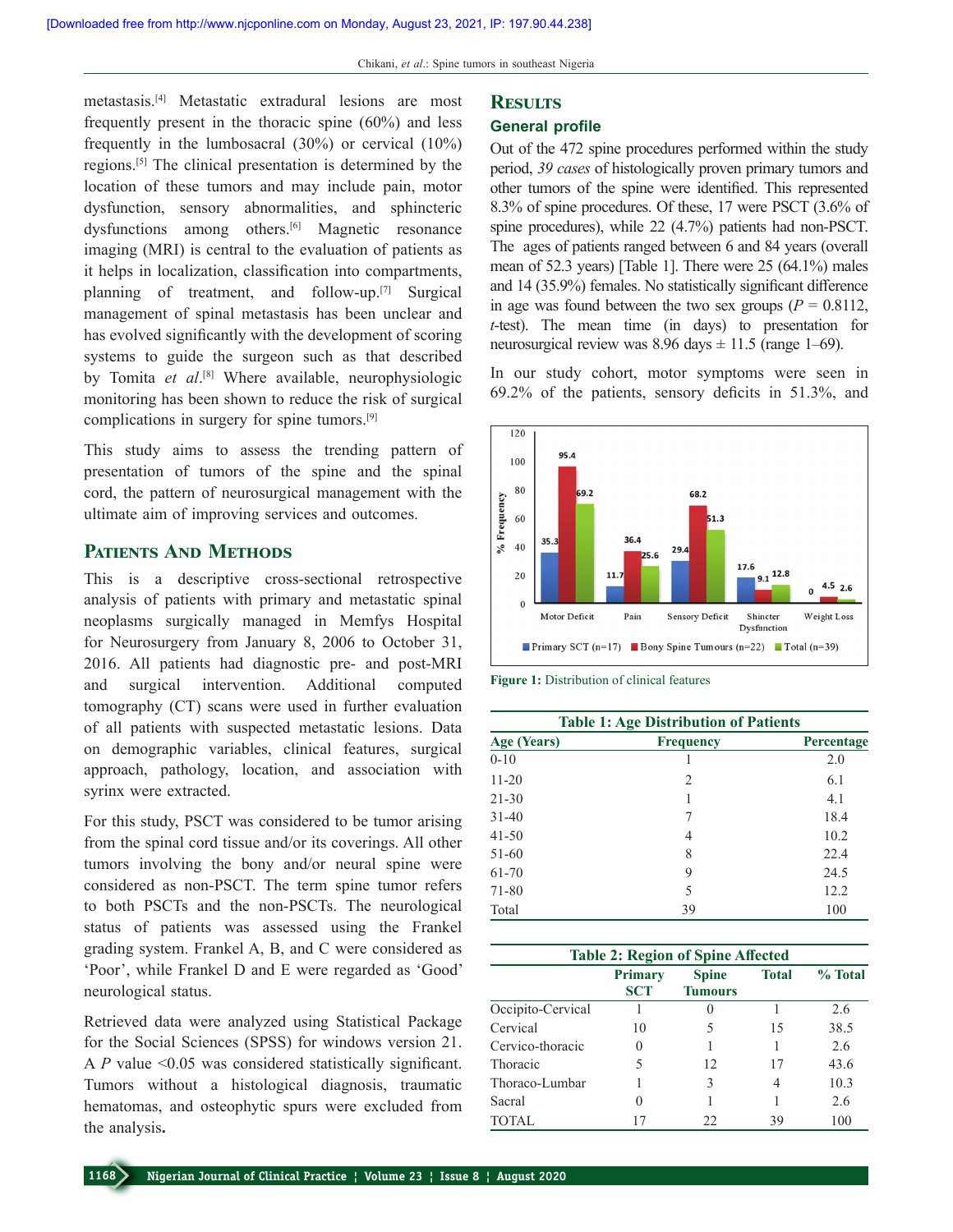| <b>Table 3: Histological Diagnosis</b> |             |                   |               |
|----------------------------------------|-------------|-------------------|---------------|
| <b>Histology</b>                       | <b>Male</b> | Female            | Total $(\% )$ |
| Adenocarcinoma                         | 12          |                   | 13(33.3)      |
| Meningioma                             | 4           | 8                 | 12(30.8)      |
| Neuroblastoma                          |             | $\mathfrak{D}$    | 3(7.7)        |
| Pleomorphic Sarcoma                    | 0           |                   | 1(2.6)        |
| Multiple Myeloma                       |             |                   | 1(2.6)        |
| Ecchondroma                            |             |                   | 1(2.6)        |
| Osteosarcoma                           |             |                   | 1(2.6)        |
| Lymphoma                               |             |                   | 2(5.1)        |
| Schwannoma                             |             |                   | 1(2.6)        |
| <b>MPNST</b> <sup>a</sup>              |             |                   | 1(2.6)        |
| Liposarcoma                            |             |                   | 1(2.6)        |
| Haemangioblastoma                      | 0           |                   | 1(2.6)        |
| Paraganglioma                          |             | $\mathbf{\Omega}$ | 1(2.6)        |
| <b>TOTAL</b>                           | 25          | 14                | 39 (100.0)    |

a Malignant Peripheral Nerve Sheet Tumour

| <b>Table 4: Tumour Vs Neoplastic Nature</b> |                                                  |                         |           |
|---------------------------------------------|--------------------------------------------------|-------------------------|-----------|
| <b>Tumour Type</b>                          |                                                  | <b>Nature of Lesion</b> |           |
|                                             | Benign $(\% )$                                   | Malignant $(\% )$       |           |
| <b>PSCT</b>                                 | 16(94.1)                                         | 1(4.5)                  | 17(43.6)  |
| Non-PSCT                                    | 1(5.9)                                           | 21(95.5)                | 22(56.4)  |
| Total                                       | 17(100.0)                                        | 22(100.0)               | 39(100.0) |
|                                             | Chi square 31.2904 <i>n</i> -value $\lt 0.00001$ |                         |           |

hi square 31.2904, *p*-value

| <b>Table 5:Surgical Methods of Treatment</b> |                                       |                          |               |
|----------------------------------------------|---------------------------------------|--------------------------|---------------|
| <b>Procedure</b>                             | <b>Other Spine</b><br>Tumours $(\% )$ | <b>Primary</b><br>SCT(%) | Total $(\% )$ |
| Decompression $+$ Biopsy                     | 11(50.0)                              | 0(0.0)                   | 11(28.2)      |
| Laminectomy + GTRa                           | 6(27.3)                               | 9(53.0)                  | 15(38.5)      |
| Laminectomy + GTR +                          | 5(22.7)                               | 0(0.0)                   | 5(12.8)       |
| Fixation                                     |                                       |                          |               |
| Hemilaminectomy $+$ GTR                      | 0(0.0)                                | 6(35.0)                  | 6(15.4)       |
| Sub-ligamentous                              | 0(0.0)                                | 2(12.0)                  | 2(5.1)        |
| Laminectomy +GTR                             |                                       |                          |               |
| <b>TOTAL</b>                                 | 22 (100.0)                            | 17(100.0)                | 39 (100.0)    |

|                | <b>Table 6: Determinants of Post operative Functional</b> |                |
|----------------|-----------------------------------------------------------|----------------|
|                | <b>Status at 6 Months</b>                                 |                |
| <b>FACTORS</b> | <b>POST OP FRANKEL</b>                                    | <b>COMMENT</b> |
|                | Good (%)<br>Poor $(\%$                                    |                |

| PRE-OP FRANKEL      |          |          |                             |
|---------------------|----------|----------|-----------------------------|
| Good                | 10(76.9) | 3(23.1)  |                             |
| Poor                | 5(26.3)  | 14(73.7) | $p$ -value 0.005,<br>chi sq |
| Total               | 15(46.9) | 17(53.1) |                             |
| <b>TUMOUR GRADE</b> |          |          |                             |
| Benign              | 9(75.0)  | 3(25.0)  |                             |
| Malignant           | 6(30.0)  | 14(70.0) | $p$ -value 0.014,<br>chi sq |
| Total               | 15(46.9) | 17(53.1) |                             |

radicular pain in 25.6% [Figure 1] of the patients. Non‑PSCT patients presented with deteriorated



**Figure 2:** Sources of metastatic adenocarcinoma of the spine

neurological status than PSCT patients. Tumors were located in the thoracic region in 56.5%, and the cervical region in 43.7%. Metastatic adenocarcinoma was the most common spine tumor (33.3%), followed closely by meningioma (30.8%). The duration of stay on admission varied from a minimum of 3 to 96 days (Mean  $17.6 \pm 14.3$ ).

#### **Primary spinal cord umor profile**

The mean age for the primary SCT group was 45 years. The male–female ratio was 1:1.1. The cervical spine was the most involved region 66.7% of cases [Table 2]. Motor deficits, sensory deficits, and pain were the most common clinical features at presentation [Figure 1].

About 94.1% were benign tumors. Meningioma was the most common PSCT (70.6%) with 57.1% (8/14) being females. Gross total resection (GTR) was achieved by the classical laminectomy procedure in 50% of PSCT.

#### **Non‑primary cord spinal umor (non‑PSCT) profile**

The age of patients with non-PSCT ranged from 6–88 years with a mean of 59.5 years. Male–female ratio was 3.4:1. Motor deficits, sensory deficits, and radicular pain were the most common presenting clinical features [Figure 1]. The onset of symptoms was insidious in 68% and sudden in 32% of patients. Most (70.6%) of these tumors involved the thoracic spine.

The non-PSCTs were located on the bony spine in 19 (86.4%) patients and extradural space in 13.6%. The most common location of bony spine tumors was the vertebral body (52.6%). Metastatic adenocarcinomas were the most common non-PSCT (59.1%) predominantly seen in males (92%). The most common primary site was the prostate [see Figure 2].

### **Comparison of PSCT and bony spine umors**

The ratio of PSCT: non-PSCT was 1:1.3. The odd that a thoracic lesion was non‑PSCT was 4.9 times that of PSCT [odds ratio (OR)  $4.9$ ,  $P = 0.019$ ]. The same odd existed in relation to the cervical spine and PSCT.

There was a significant association between tumor type and their neoplastic nature, with PSCT it is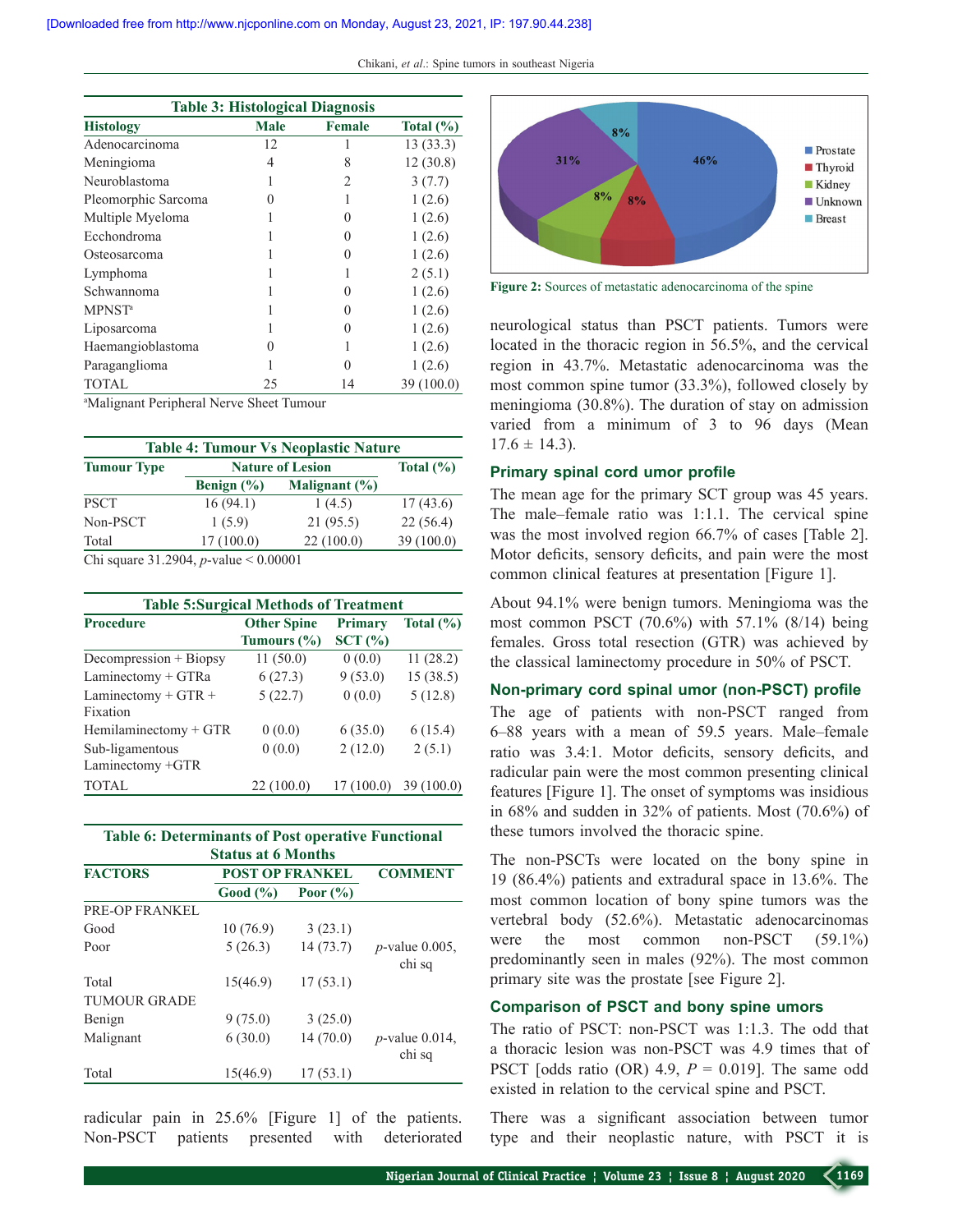likely to be benign and the non‑PSCT likely to be malignant  $(P < 0.00001)$  [Table 4]. A less extensive bony approach (hemilaminectomy) was used in 35% of PSCT [Table 3]. All the PSCTs had a GTR. Non‑PSCT had GTR in 50% of cases, and the remaining 50% had debulking only [Table 5]. Five (22.5%) patients of those with non‑PSCTs required fixation of the spine in addition to tumor resection. No fixation was required for the PSCT.

Follow-up functional assessment at 6 months was available in 32 patients. Their respective Frankel grades A, B, C, D, and E were 28.1%, 9.4%, 15.6%, 18.8%, and 28.1%. Clinical improvement was noticed in 13 (40.6%) patients, 11 (34.4%) patients remained clinically the same, while 8 (25%) patients deteriorated. Determinants of postoperative functional status are shown in Table 6.

## **Discussion**

Tumors of the spine affected age groups ranging from pediatrics to geriatrics (6–84 years) among the study cohorts. Patients with PSCTs were a decade younger than those with other tumors involving the spine. This difference was however not statistically significant between the groups  $(P = 0.8112, t \text{ test})$ . Spine tumors had a male predilection, with a male–female ratio of 1.8:1. The finding was consistent with epidemiological reports from Iran where male predilection and a decade difference in mean age between PSCT and metastatic tumors were reported by Moein *et al*. [10] Adeolu *et al*. also reported a male preponderance among their cohorts in Ibadan, southwest Nigeria.<sup>[11]</sup> These tumors mainly involved the thoracic region. The bony spine lesions were 4.9 times more likely to affect the thoracic spine than PSCT and this was statistically significant among our cohorts. (OR 4.9, *P* value is 0.019). The same odd exists for PSCT having a predilection to the cervical spine.

Of the 22 non‑PSCTs, 13 (59.1%) were metastatic in nature and histologically identified as adenocarcinoma. The non‑PSCTs were located on the bony spine in 19 (86.4%) patients and extradural space in 13.6%. The vertebral body was the most common site of bony spine tumors and was affected in 77.9% of cases. Similar findings have been reported for metastatic disease that involved the vertebral bodies (80%) more often than the posterior elements (20%). This has been attributed to the chief repository role of cancellous bone and their extensive arterial and venous systems.<sup>[12]</sup>

When analyzed in the context of histology, metastatic adenocarcinoma was the most common tumor (33.3%), followed by meningioma (30.8%). These histological findings were in tandem with those reported by Adeolu *et al*. who also found metastasis and meningioma to be the most common histologically diagnosed spine tumors in Ibadan, southwest Nigeria.[11] We believe that the proportion of metastatic tumors could be higher than this because the majority of patients with metastatic disease present mainly to the physician managing the primary tumor and not the neurosurgeon.

The primary sites in 4 of the 13 (31%) patients with metastatic tumors were not identified. Metastatic melanoma of unknown primary (MUP) was defined as a biopsy‑proven histological malignancy demonstrating cancer that could not have originated at the biopsy site, and for which no identifiable primary site of the tumor could be found. Our proportion falls within the range of 0.4% to 38% quoted in the literature.[13] Prostate was the most common primary site for metastatic adenocarcinoma accounting for 46% among our patients. This is not surprising given the male preponderance in the study and corroborates with findings among patients with metastatic compression by Popoola *et al*. in Lagos, Nigeria.<sup>[14]</sup>

Zileli and his co‑workers found complete tumor resection to be the best surgical strategy for spine tumors and recommended it whenever possible. However, they cautioned that it may not be feasible in every case.[15] In 50% of our patients with non-PSCTs, decompression and biopsy alone were done, while all patients with PSCT had a GTR of tumor. This was due to the poor performance status in some of the patients with the spine tumors, a great number of which were having palliative care. Though some other patients had fixation done, it is our principle to put the overall interest of the patient first. This principle has been poetically captured in a comment by AtulGoel; "We conclude by saying that humility must guide neurosurgical techniques, and a surgeon must not give in to, what the great physicist and the 'Father of the Atom bomb', Robert Oppenheimer, called the lure of "the technically sweet."[16]

From our findings, 25% of patients deteriorated at 6 months following surgery. This figure is higher than that reported by Adeolu *et al*. [11] We attribute this partly to the higher rate of metastatic lesions among our cohorts (33.3%) compared to 23.21% in their report. In addition, there were higher cases of malignant primary tumours in our study which could add to the burden of disease.

A recent study has shown that percutaneous surgery may allow for rapid improvement in the quality of life and walking ability for patients with Thoraco-lumbar instability due to spine metastases.<sup>[17]</sup>